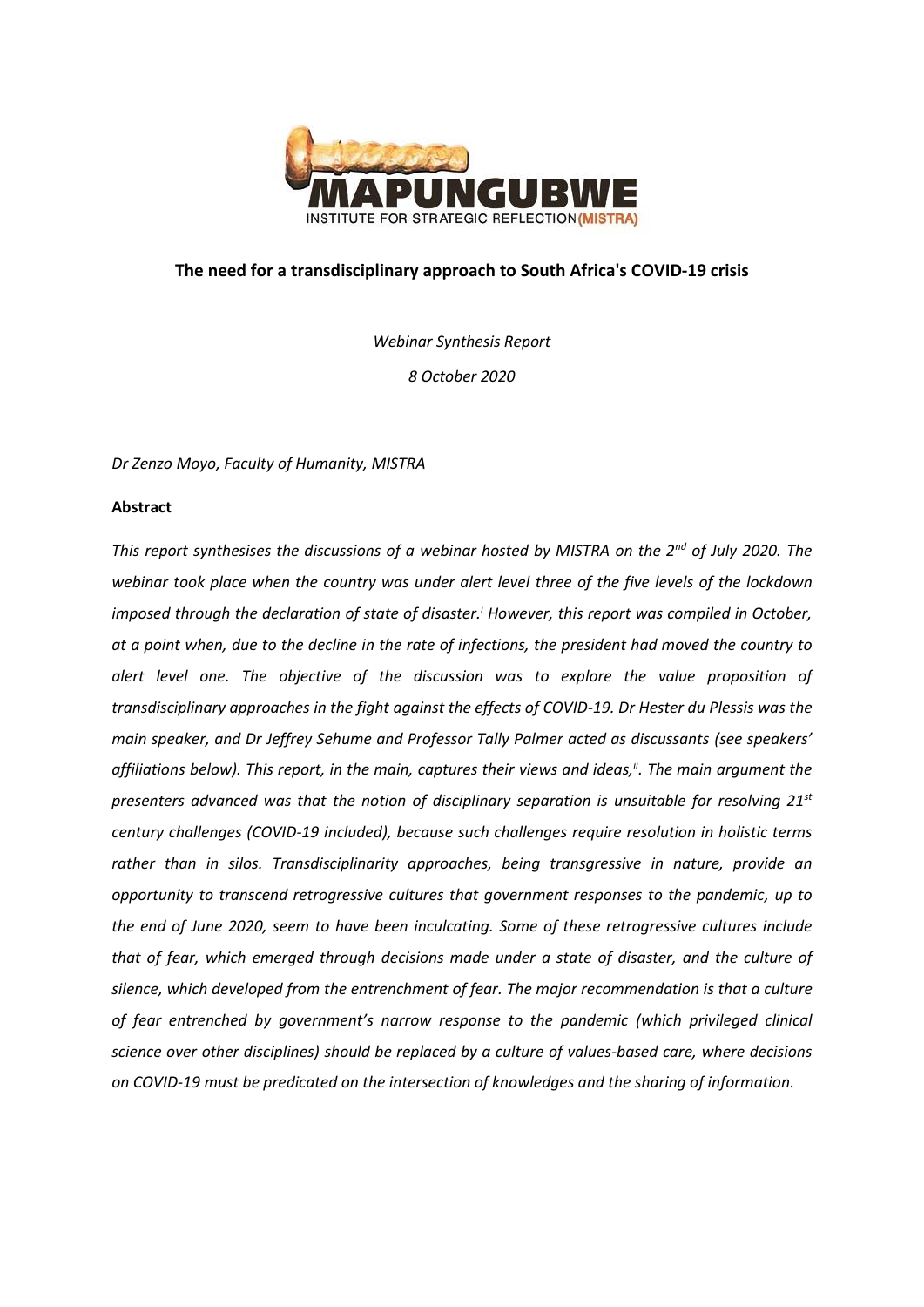### **Introduction**

In the COVID-19 moment, strategic reflection has become necessary in order to assess how transdisciplinarity, understood as a research approach rather than a methodology, can play a mitigating role in fighting the effects of the COVID-19 pandemic. The shape-shiftingii characteristics of this virus clearly indicate that medical sciences, on their own, are inadequate in understanding its effect on global populations. We need a more holistic understanding of the pandemic. To this end, transdisciplinarity, which brings together academic disciplines ranging from the natural and health sciences, to the social sciences, arts and humanities – and their associated methodologies – affords humanity an opportunity to understand the pandemic from a point of intersection of these disciplines.

As a follow-up to MISTRA's 2014 publication on the value proposition of transdisciplinarity, titled *The Concept and Application of Transdisciplinarity in Intellectual Discourse and Research,* and a 2020 Working Paper titled, *Linking Transdisciplinary Practice to South African Science, Technology and Innovation Policy,* MISTRA convened a webinar on 2 July 2020 specifically to explore the relevance of transdisciplinary approaches in responding to the COVID-19 pandemic. The speakers spoke on *the need for a transdisciplinary approach to South Africa's Covid-19 crisis.* Dr Hester du Plessis was the main speaker. Dr Jeffrey Sehume and Prof Tally Palmer were the discussants.

### **Webinar presenter and discussants**

### **Dr Hester du Plessis (main speaker)**

Associate Researcher in the Office of the Dean of Humanities at the University of Pretoria, South Africa. Dr du Plessis developed the recent MISTRA working paper, *Linking Transdisciplinarity Practice to South African Science, Technology, and Innovation Policy,* available at*:*  [https://mistra.org.za/wp-content/uploads/2020/05/Working-Paper-Linking-Transdisciplinarity-](https://mistra.org.za/wp-content/uploads/2020/05/Working-Paper-Linking-Transdisciplinarity-Practice-to-South-African-Science-Technology-and-Innovation-Policy-Final-Final-280420.pdf)[Practice-to-South-African-Science-Technology-and-Innovation-Policy-Final-Final-280420.pdf](https://mistra.org.za/wp-content/uploads/2020/05/Working-Paper-Linking-Transdisciplinarity-Practice-to-South-African-Science-Technology-and-Innovation-Policy-Final-Final-280420.pdf)

#### **Dr Jeffrey Sehume (discussant)**

Former Senior Researcher at MISTRA, and co-author of MISTRA's 2014 publication, *The Concept and Application of Transdisciplinarity in Intellectual Discourse and Research.* Dr Sehume is a researcher and speech writer in the Office of the Vice President of South Africa.

## **Prof Tally Palmer (discussant)**

Head of the Institute for Water Research (IWR) at Rhodes University. Prof Palmer is a pioneer of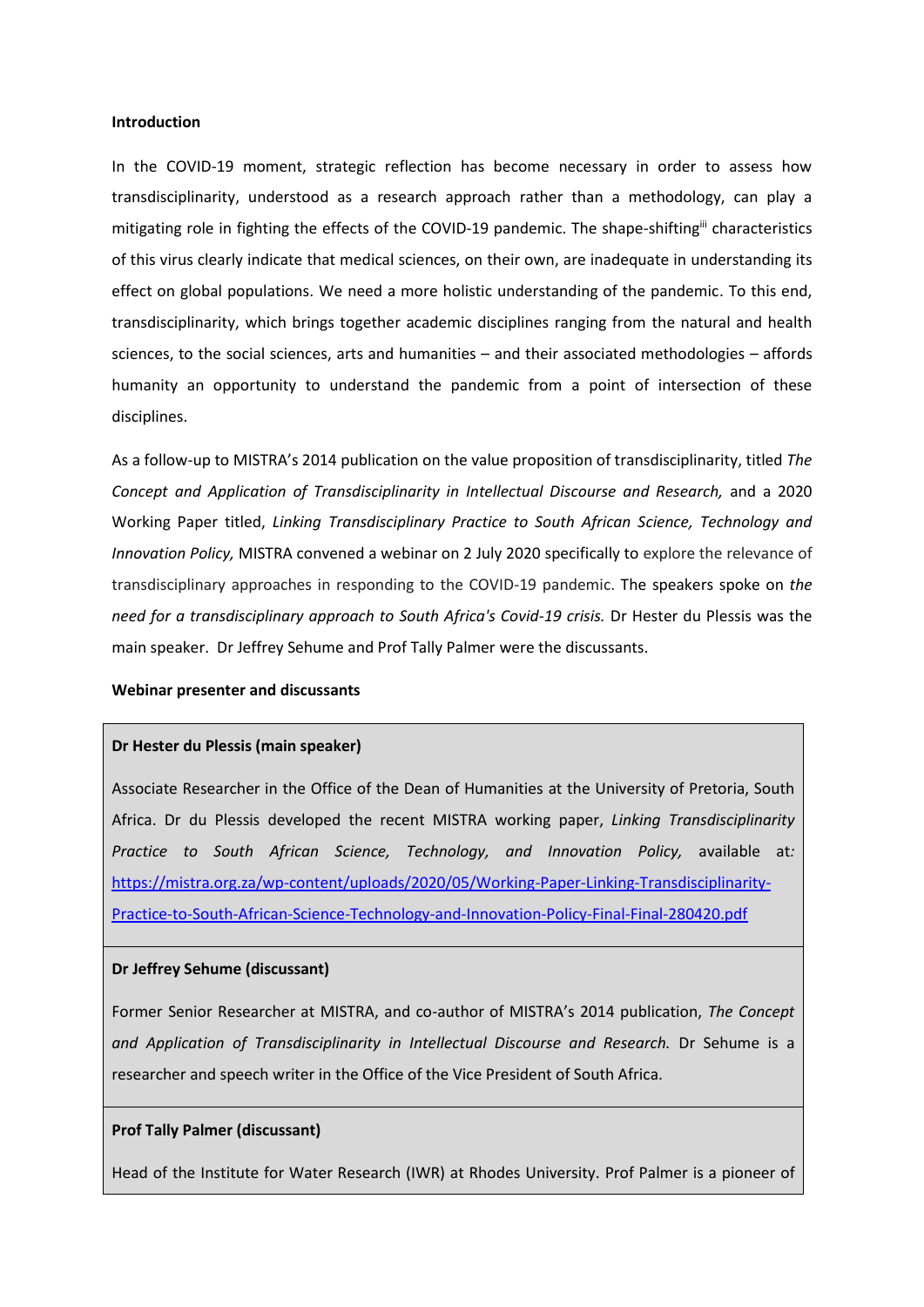what has become known as engaged research: research that is practice-based, draws on knowledge across usual academic domains and from practitioners and communities, and is used to affect behavioural change towards achieving social and ecological justice.

### **Methodology and structure of the report**

This report synthesises the discussions that took place at the webinar, incorporating the main presentation by Dr du Plessis and the responses of the two discussants. Additional resources used by the author to compile the report and provide additional or background information have also been used.

The report begins by outlining the meaning and advantages of transdisciplinarity, as set out by the presenter and discussants. This is followed by Du Plessis' main arguments regarding transdisciplinarity and COVID-19, relating specifically to how decisions have been made by decisionmakers during the pandemic, and how this has impacted on broader society. Thereafter, the section on collective responses and rebuilding trust between broader society and government follows, in which ideas about how to respond to the pandemic are shared. The last section provides a discussion on the efficacy of transdisciplinary approaches in responding to the pandemic.

#### **Understanding transdisciplinarity**

Palmer's (2020) input contextualised what should be understood by the concept of transdisciplinarity. She emphasised that transdisciplinarity respects, and allows the entrance of, all forms of knowledge into the knowledge production matrix. Furthermore, transdisciplinarity encourages respect for different people, cultures and societies in order for one to learn from the other. Such a theoretical consensus, argued Sehume (2020), is useful to transgress and transcend the growing disciplinary compartmentalisation and hyper-specialisation that seem to be emerging in the management of the pandemic worldwide. Transdisciplinarity promotes, after all, mutual learning between science and practice, and also provides space for resolution of the problems that arise between science, culture, democracy, and the market economy (Du Plessis, 2020; Sehume, 2020).

It is in this context that a timely reflection on transdisciplinarity can play a crucial role in developing innovative processes of mitigating the effects of the COVID-19 pandemic.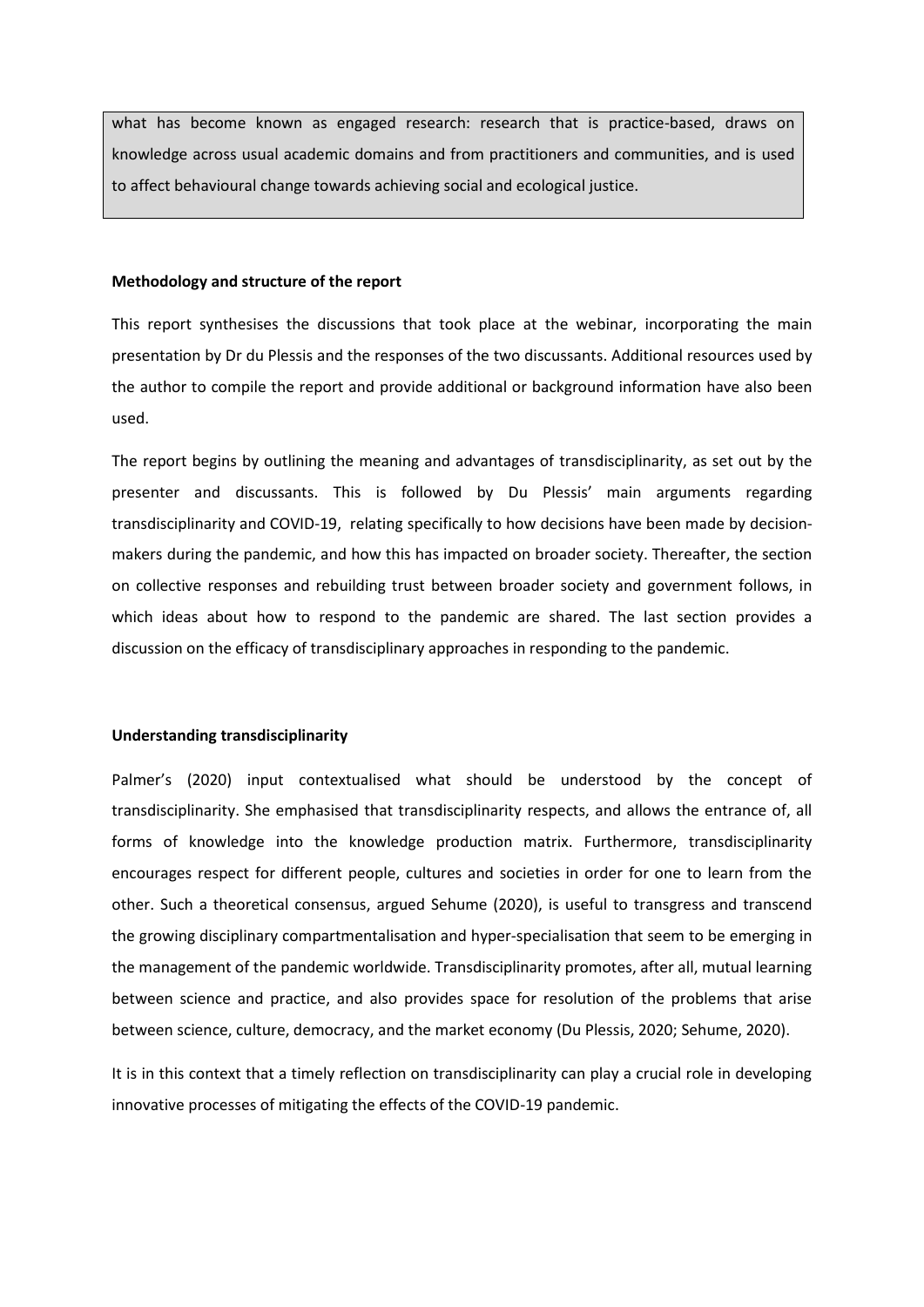### **Decision-making and communication during a pandemic**

As the main speaker of the day, Dr du Plessis framed her input around the importance of effective communication, and the urgent need to develop a broad *science culture* and *science literacy* as prerequisites for developing abilities and capabilities in innovation – whether this be social innovation or product based innovation. This argument, strongly advanced in her working paper (Du Plessis, 2020a), gives attention to the importance of *citizen scienceiv* and *grassroots innovation* in taking up the challenge associated with adopting a transdisciplinary approach to resolving societal challenges.

Du Plessis's presentation started by discussing the way in which South Africa managed the pandemic to date. She argued that the lockdown measures instituted by the government were mainly informed by clinical science and health data, which eschewed the social aspects of the pandemic's impact. This 'hard science informed' approach, according to Du Plessis, was clearly not transdisciplinary, and it engendered a 'culture of fear' due to the one-way communication channel from government to citizens, adopted due to the urgency of the decisions that had to be made. As a result of the persistence of this culture of fear, another retrogressive 'culture of silence' began to assert itself, at the time, since many decisions were taken under conditions of the state of disaster, declared by President Cyril Ramaphosa on 15 March 2020 in terms of the Disaster Management Act of 2002. The institutionalisation of this culture of fear, as argued by Du Plessis, needs contextualisation, not least because it is a new phenomenon in the post-apartheid democratic dispensation.

Flowing from the declaration of a state of national disaster, a National Coronavirus Command Council (NCCC) was created and put in charge of managing the 'draconian nation-wide lockdown of the country as from the 26 March 2020' (Du Plessis, 2020b). Du Plessis (2020b) further opined:

As Commander-in Chief of the army, and dressed in military gear, President Ramaphosa deployed the military amongst civil society to enforce civil adherence to the NCCC's autocratic 'lockdown rules'. Following global practice, military war terms were used in speaking about the pandemic, and the emergency regulations effectively enforced a military-like curfew. The pandemic soon became, as Giorgio Agamben proposed, 'a civil war against an invisible enemy that may be present in every other human being – an indication of the most absurd of wars'.

To buttress the argument about the unfairness of most of the decisions taken by government during the initial COVID-19 moment, the state and its various departments have faced over 90 court cases based on perceived unfairness (and illegality) of lockdown rules with the gist of the general feeling expressed by one such litigant as follows: 'We bring this application in order for this court to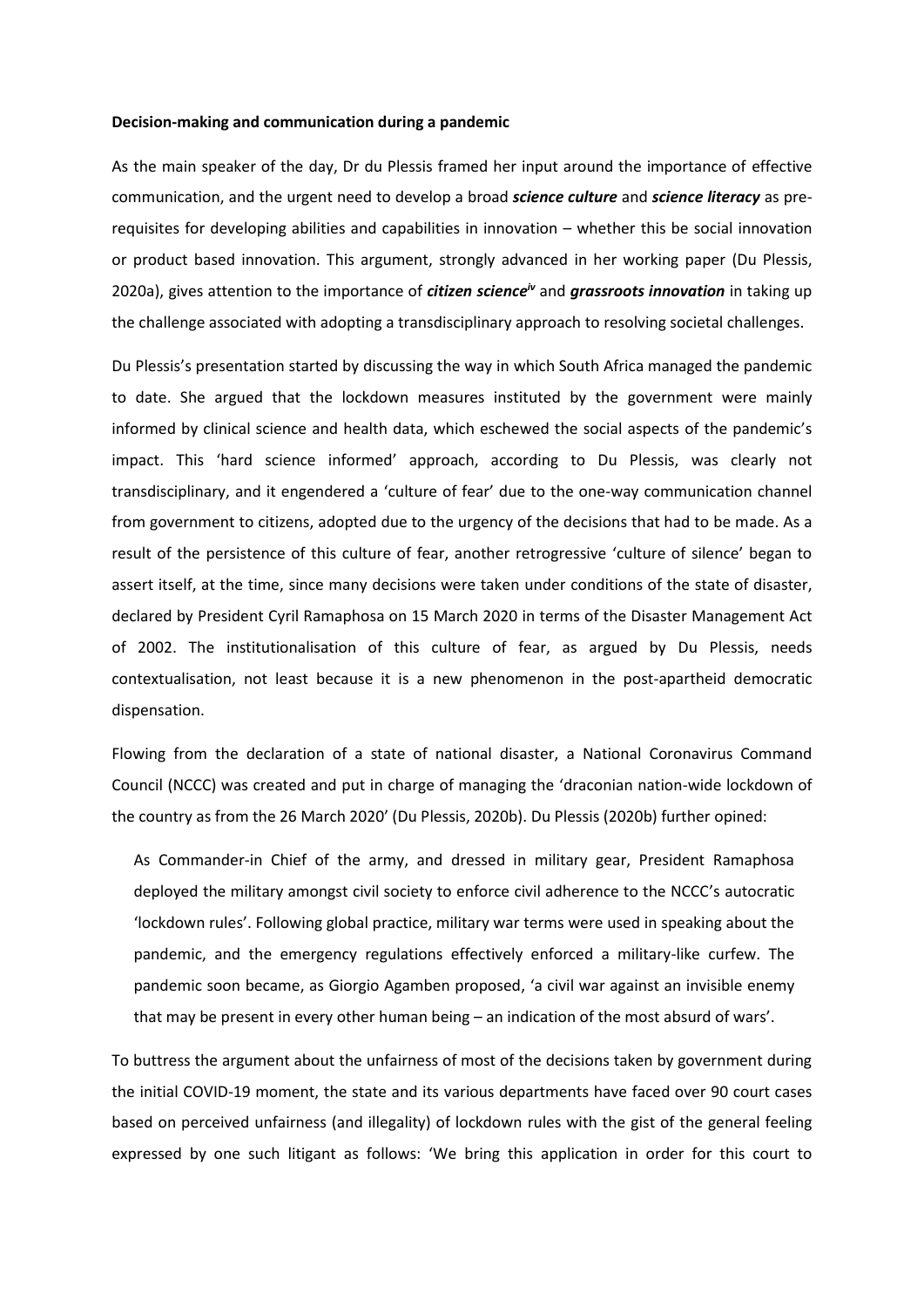vindicate the constitutional vision of a free and dignified citizenry and a government that is caring and respectful rather than controlling and authoritarian' (Merten, 2020).

One of the unintended consequences of this toxic state of disaster is that the public suddenly and unexpectantly experienced a spectacle of panopticism (Du Plessis, 2020b). Panopticism is a kind of internal surveillance where the watcher ceases to be external to the watched and is used as a modern form of governance that illustrates an unequal relationship between power and knowledge (Foucault, cited in Du Plessis, 2020b). Michel Foucault previously indicated that such *panoptic* lockdown measures, introduced first during the  $17<sup>th</sup>$  century, allowed for public spaces to be occupied by the militia, sentinels, guards and inspectors to enforce 'the penetration of regulation into even the smallest details of everyday life' (Du Plessis, 2020b).

Du Plessis further argued that the South African government, 'innocently' and completely uncontested, announced, at the start of the lockdown in March 2020, that all communication about the COVID-19 pandemic would be exclusively managed and controlled by the NCCC. Scientists were not to speak to the public. Thus, when Prof Glenda Grey from Wits University 'broke' this rule, she received invectives from some government quarters (Africa News Agency, 2020; Wits, 2020). Du Plessis (2020b) also argued that 'NCCC communication was vague, non-informative and quickly deteriorated into the announcement of statistics and more regulatory and unsubstantiated "lockdown rules"', leading to a number of court cases. All sensible and informative information regarding the virus came from international sources, according to Du Plessis (2020b).

The main point here, emphasised by Du Plessis (2020b) is that centralised, state-controlled communication paved the way for the reproduction of unsavoury principles of biopolitics and biopower to be enforced within the context of constant surveillance (panopticism), and the direct control by the state over the physical existence of its people. Biopolitics describes the mechanisms and tactics of power focused on life (that is to say, individual bodies and populations), distinguishing such mechanisms from those that exert their influence within the legal and political sphere of sovereign power (Du Plessis, 2020b). Biopolitics functions within sectors of judicial power by, for example, enforcing compulsory vaccinations and a ban on selling cigarettes and alcohol, which could restrict all individual freedoms (Du Plessis, 2020b). Biopolitics mainly serves as a political, hierarchical, disciplinary technique of control. It does not act on behalf of the individual, but acts on behalf of the population, mostly in a so-called preventative fashion, and its 'legitimacy' claim lies in its preoccupation with optimising (human) life chances (Du Plessis, 2020).

The danger of biopolitics could be that the suspension of laws within a state of disaster/emergency or crisis can become a prolonged state of being and deprive individuals of their rights as citizens.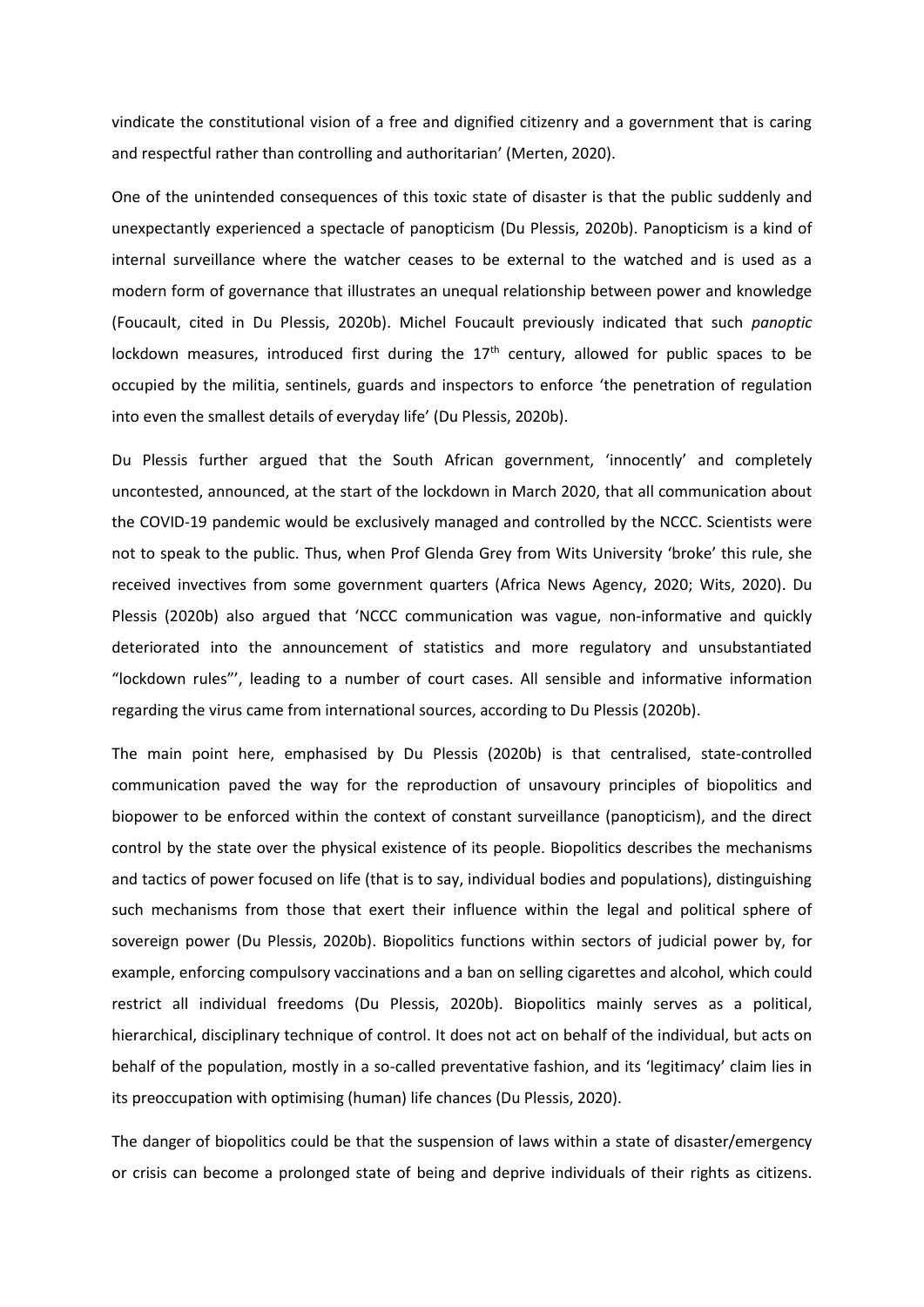This, according to Du Plessis (2020b), leads to a culture of silence. Such a culture of silence indicates a void in the communication of adequate information and relies on sharing frightening statistics gathered through hard science, and propaganda without a human face.

Biopower, on the other hand, comes with the development of a 'technology of power' (data and statistics) applied through 'numerous and diverse techniques for achieving the subjugation of bodies and the control of populations' in order to maximize state control over society's life processes (Du Plessis, 2020). Biopower, just like biopolitics, functions best through a 'culture of fear'. According to Du Plessis, the words of political philosopher, Giorgio Agamben (2020, cited in Du Plessis, 2020b), in commenting about life in Italy during the COVID-moment, capture this culture of fear holistically:

Fear is a bad counsellor, but it makes us see many things we pretended not to see. The first thing the wave of panic that's paralysed the country has clearly shown is that our society no longer believes in anything but naked life. It is evident that we (Italians) are prepared to sacrifice practically everything – normal living conditions, social relations, work, even friendships and religious or political beliefs – to avoid the danger of falling ill. The naked life, and the fear of losing it, is not something that brings men and women together, but something that blinds and separates them. Other human beings are now seen only as potential contaminators to be avoided at all costs or at least to keep at a distance of at least one meter… We effectively live in a society that has sacrificed freedom to so-called 'security reasons' and as a consequence has condemned itself to living in a permanent state of fear and insecurity.

The cultures of fear and silence, according to Du Plessis (2020b), became asserted as a result of the kind of politics that the state followed during the state of disaster and, if not interrupted, these cultures may end up being engrained as permanent features in the country's polity. Thus, in order to negate the further entrenchment of these cultures, a sense of trust between society and government needs to be rebuilt.

## **Collective responses and rebuilding trust**

The pandemic effectively pushed the world into a global recession, causing a precarious life for millions of people (Sehume, 2020). Due to the initial severe lockdown regulations, the economy in South Africa was brought to a complete standstill, necessitating a societal dilemma, albeit expressed in muted voices, of whether to save lives or to save livelihoods. Transdisciplinary thinking becomes handy in thinking around this dilemma. Thus, the court processes alluded to earlier, as well as other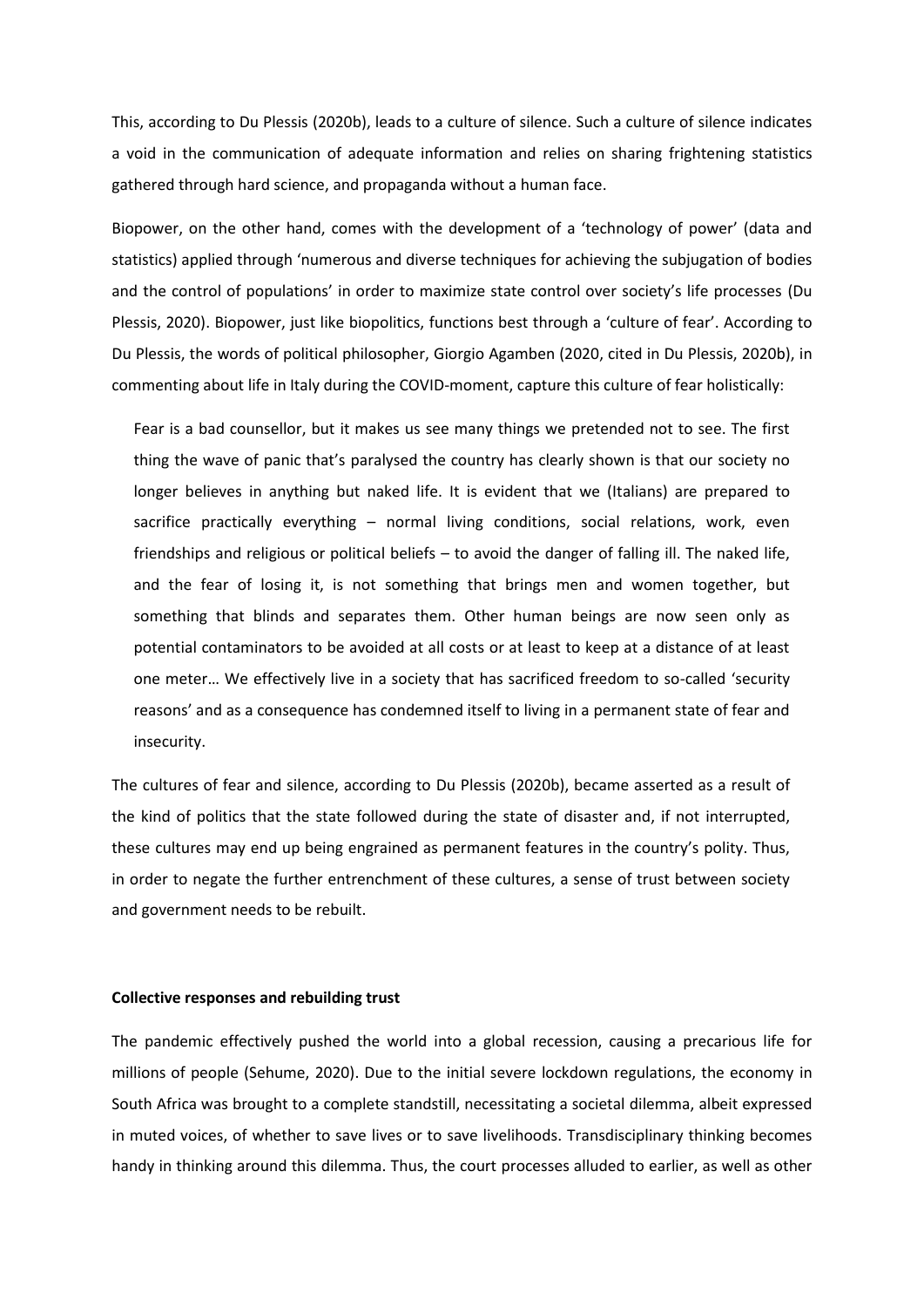forms of social dissent such as those seen in social media and social movements, should not be viewed as an irritation, but as welcome processes of trying to entrench socio-economic renewal, and to force co-decision making between those who govern and the governed. This, as Du Plessis argued at the webinar, helps to regulate power disjunctions in order to curtail the autocratic tendencies engendered by a one-way communication process.

It is through this approach that we see the possibility for *social and grassroots innovation* to address the increase in collective expressions of anger, frustration, despair, anomie and anxiety due to chronic job insecurity and health concerns within a growing feeling of alienation from the state and from all fellow human beings (Du Plessis, 2020b). It is also through a transdisciplinary approach to the 'wicked problems' we face, that social innovation could bring about change including large-scale behaviour modifications, without a panoptic expansion of forms of coercion and surveillance (Du Plessis, 2020b). One can only hope, added Du Plessis (2020b), that the multi-sectorial Ministerial Advisory Committee on Social Behavioural Change<sup>v</sup>, with its aim of bringing about 'fundamental reform at grassroots level for the sake of saving lives', will adhere to such a transdisciplinary approach, and help to rebuild mutual trust. There is, however, and unfortunately, no further information shared about this committee besides the announcement of its institution by the ministers of health and social development. The rampant corruption, endemic to government, might also be an obstacle in the realisation of the ideals possible through such a committee (Du Plessis, 2020b).

As a society, there is a need to acknowledge that there is now, more than ever, a need to combine and emphasise values such as those of individual and collective care, living carefully, care as action, care as attention and care as concern (Du Plessis, 2020b). Du Plessis further argued that the basic idea of care is embedded in the details of ordinary human life and based on certain obligations and the courage to tell the truth, in non-coercive ways, to politicians and policy makers. Decisions for the reduction of movement, for social distancing in times of epidemics, for not smoking in closed public spaces, or for avoiding individual and collective practices that harm the environment, should be the result of democratically discussed collective decisions based on knowledges available, generated through transdisciplinary ways, and as part of a collective effort to care for others and ourselves. In this way, trust in state processes will be reconstructed (Du Plessis, 2020b).

This means that, from simple autocratically imposed decisions and discipline, citizens move to *responsibility* in regard to others and then themselves, and from *suspending sociality* to consciously transforming it into transparent social transformation (Du Plessis, 2020b). In such a condition, instead of maintaining permanent individualised fear, which can break down any sense of social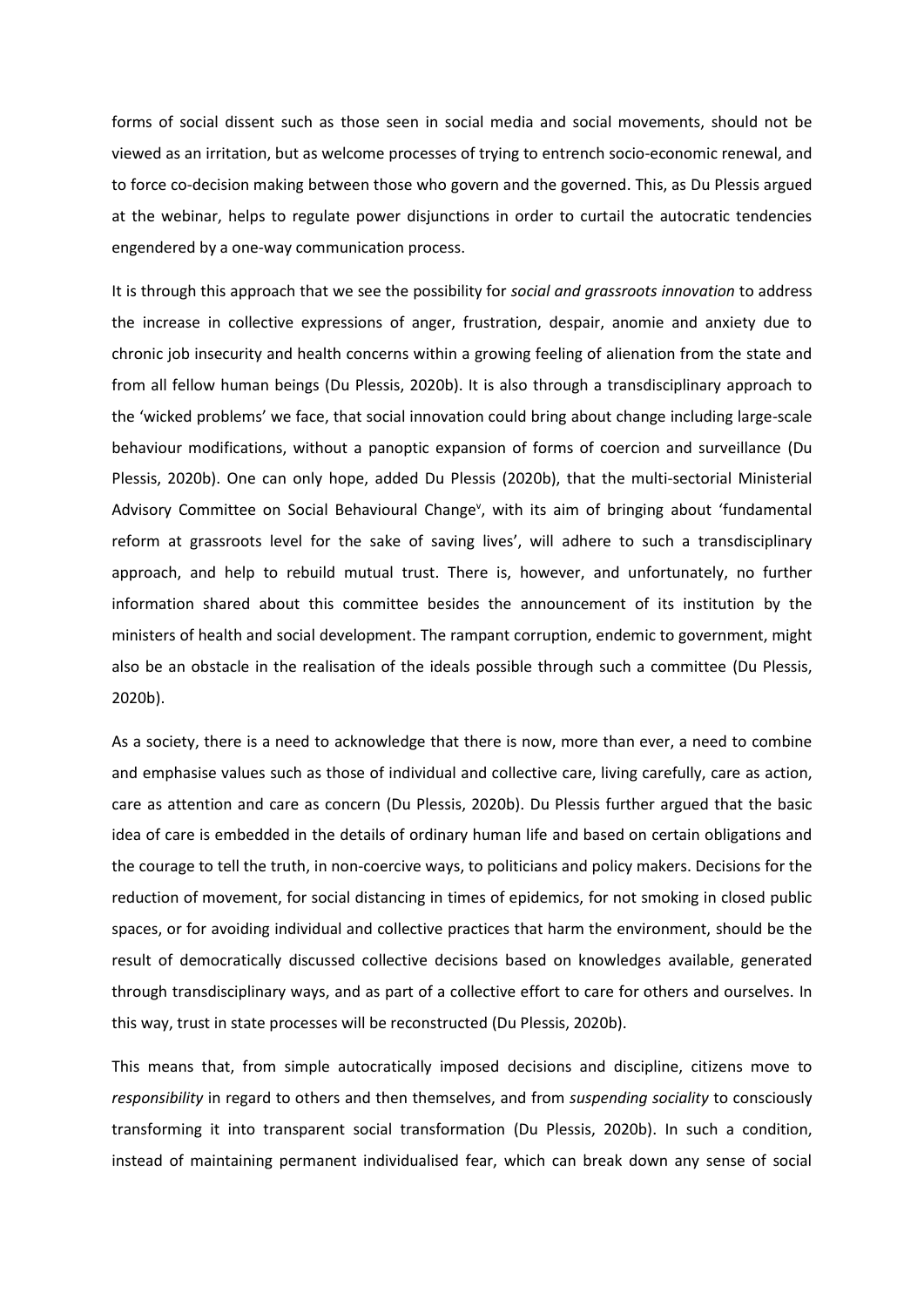cohesion, society will be able to move towards the idea of collective effort, coordination and solidarity within a common struggle – leading to co-thinking, co-learning and co-reflecting, which is what should be viewed as a culture of care (Du Plessis, 2020b; Palmer, 2020).

This is easier said than done, since, according to Du Plessis (2020b), the current South African government has broken its social contract with the people, leading to a lack of trust. The notion of a social contract is a Lockean idea to characterise the relationship of trust between the governed and those who govern. 'Trust makes things easier for the state, makes collaboration possible, and ensures a unity of effort. The less, however, that people think the state cares about them, the less likely they are to abide by its rules. Government operates on the trust of its citizens' (Hartley and Mills, 2020). As Claire McLoughlin and David Hudson (2020, cited in Du Plessis, 2020b) have also warned, '(w)hether authorities succeed or fail in enforcing potentially life-saving rules could hinge, ultimately, on whether people perceive those rules as legitimate'. McLoughlin and Hudson (2020) further note*:* 

A lockdown relies on people complying with rules that are challenging and counter to their personal interests. In the early stages of the pandemic, under a prevailing climate of fear, it was not hard for leaders to argue that following the rules was in everybody's immediate interests. Now we are heading into new terrain: the future sustainability of policies will depend more and more on convincing people to do things they do not want to do, and which therefore needs a deeper, moral justification. That is what legitimacy does.

Given that enforcement is not a sustainable answer, McLoughlin and Hudson (2020) discuss theoretical components of attaining legitimate authority. The theories (from various disciplines) can be distilled into three simple questions that citizens are likely to ask themselves in order to evaluate whether they feel morally obliged to comply or not with authoritative decisions. These questions, reproduced by Du Plessis (2020b) are:

- How will it affect me?
- How was it decided?
- Why is it the right thing to do?

Compliance with COVID-19 public health messages will depend on how individuals answer these questions. In addition, the question 'who made these decisions?' will be asked, bringing into focus the mistrust in the competency of those in government making these decisions (Du Plessis, 2020b).

## **The efficacy of transdisciplinary approaches in responding to COVID-19**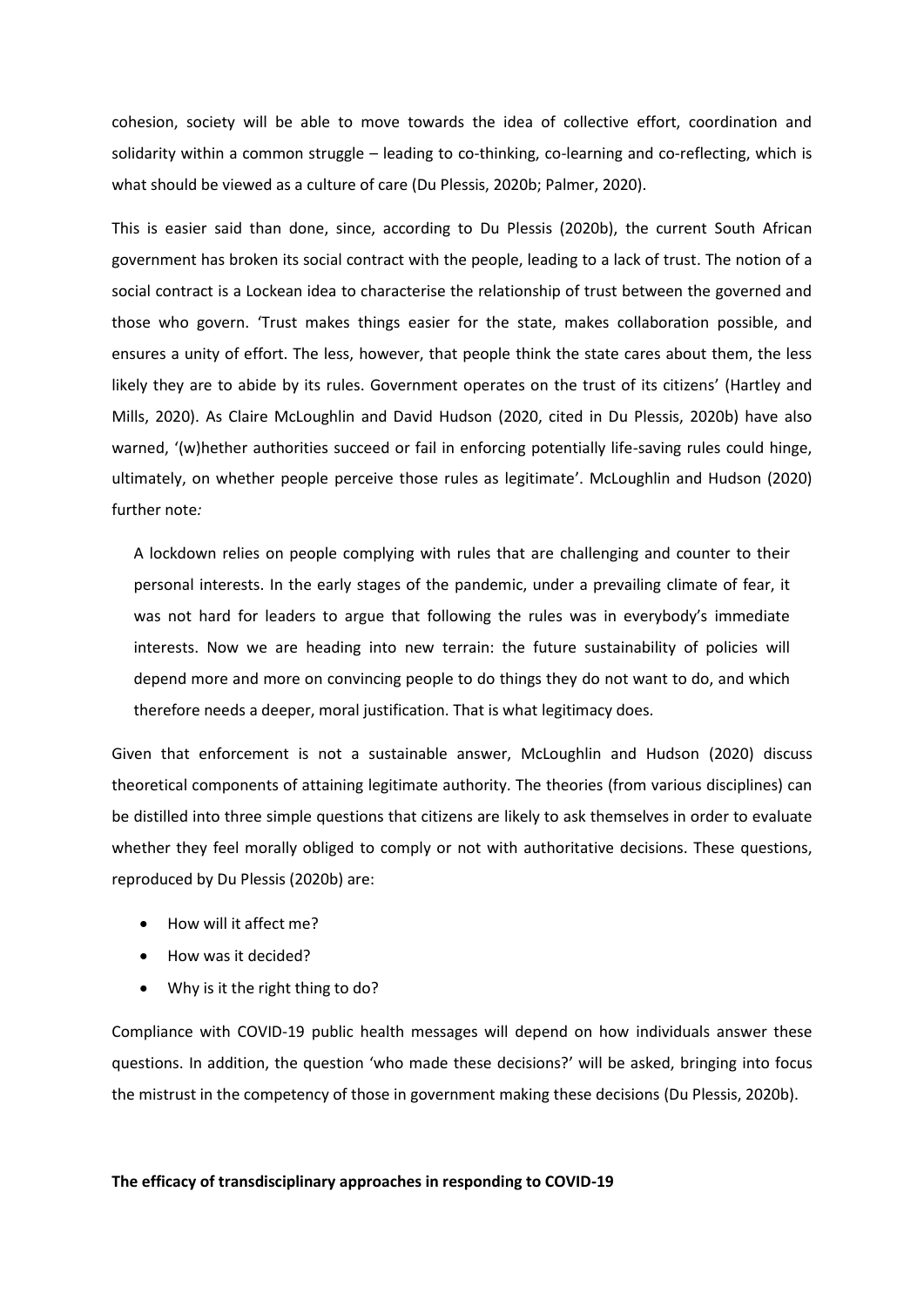The two discussants, Sehume and Palmer, agreed with Du Plessis on the indispensability of transdisciplinarity if a successful and holistic response to COVID-19 is to be achieved. Academic compartmentalisation, disciplinary isolation, governmental secrecy and mistrust of government by society, are rife, as evidenced by the number of court cases related to government's management of the pandemic. The speakers also argued that the notion of disciplinary separation is unsuitable to resolving 21<sup>st</sup> century challenges because such challenges require integration rather than separation. As Sehume (2020) argued, citizen science is crucial in confronting existential challenges that contemporary society faces, and, more often than not, it breaks down ivory towers of decision making.

He argued that COVID-19, being a zoonotic disease, should be seen as a problem that humanity brought upon itself through disrespecting the environment and disrupting the ecological systems that have sustained humanity for a very long time (Sehume, 2020). People, by nature, are embedded in a political, social-ecological system/relationship with the environment, and therefore, forefronting the values and characteristics of transdisciplinarity – such as respecting all forms of knowledge, and recognising that no single academic discipline is superior to another – becomes important (Palmer, 2020).

Palmer also argued that the value of transdisciplinary approaches is that they are transgressive, in that they allow for the transgression or transcendence of retrogressive cultures brought about by the pandemic, such as the cultures of fear and silence discussed earlier. Transdisciplinary thinking also transgresses over-reliance on numbers by bringing into focus other narratives (of practice) which help humanity to understand complex systems. This promotes the value of working together – to co-think, co-reflect and co-build knowledge systems. Through transdisciplinarity, scholars and policy makers are also encouraged to transcend the space of *thinking about*, to the realm of *praxis*. Thus, according to Palmer, scholarship, knowledge and practice should not be mutually exclusive activities.

## **Major Recommendation**

The major recommendation that emerged from the webinar was the need to replace the 'culture of fear' that seems to have entrenched itself, with a values-based culture of care for others. This can be achieved by enduring representativeness in decision-making, where different sectors and disciplines partake. That way, decisions on how to respond to the pandemic, would be predicated on the intersection of different knowledges and the sharing of information, rather than basing decision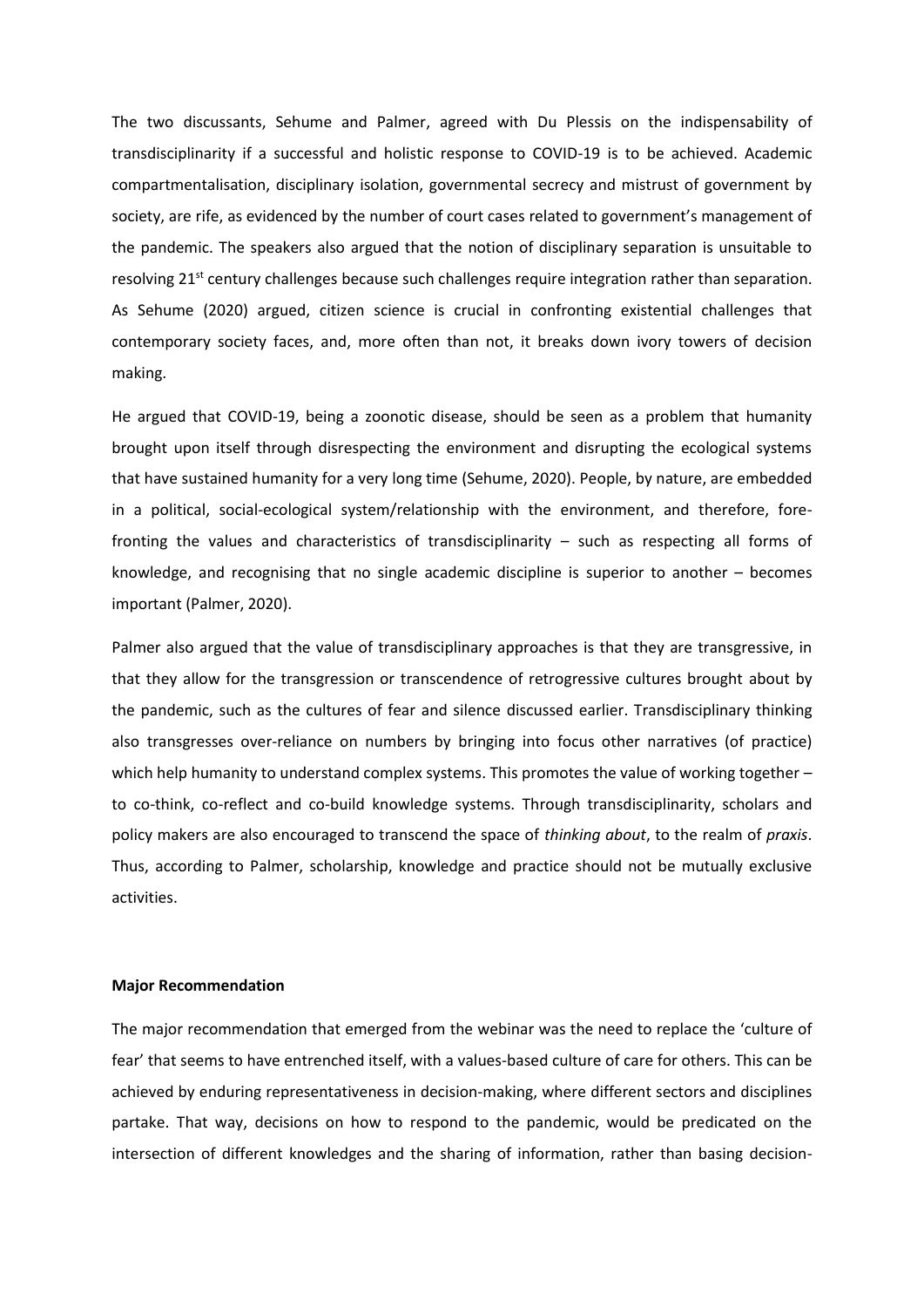making on privileging one academic discipline over others. The effects of the 'lives versus livelihoods' dilemma could be mitigated by inclusive decision-making.

It became clear during the webinar discussions that transdisciplinarity, in itself, demands of us nothing more than what the African philosophy of *Ubuntu* expects from all of us. This includes the responsibility to care for others and to treat everyone with dignity. Consultative and collective decision-making should therefore be prioritised.

## **References**

### **Presenters**

Du Plessis, H. 2020b. 'The need for a Transdisciplinary approach to South Africa's COVID-19 crisis. Presentation delivered to the MISTRA Webinar on Transdisciplinarity, 2 July 2020.

Palmer, T. 2020. The need for a Transdisciplinary approach to South Africa's COVID-19 crisis. Respondent presentation, MISTRA Webinar on Transdisciplinarity, 2 July 2020.

Sehume, J. 2020. The need for a Transdisciplinary approach to South Africa's COVID-19 crisis. Webinar presentation. Respondent presentation, MISTRA Webinar on Transdisciplinarity, 2 July 2020.

#### **Other Sources**

Africa News Agency. 21 May 2020. 'Minister Zweli Mkhize slams Glenda Gray over suggestion government is not following Covid-19 advice'. *IOL*, [https://www.iol.co.za/news/politics/minister](https://www.iol.co.za/news/politics/minister-zweli-mkhize-slams-glenda-gray-over-suggestion-government-is-not-following-covid-19-advice-48292260)[zweli-mkhize-slams-glenda-gray-over-suggestion-government-is-not-following-covid-19-advice-](https://www.iol.co.za/news/politics/minister-zweli-mkhize-slams-glenda-gray-over-suggestion-government-is-not-following-covid-19-advice-48292260)[48292260,](https://www.iol.co.za/news/politics/minister-zweli-mkhize-slams-glenda-gray-over-suggestion-government-is-not-following-covid-19-advice-48292260) accessed 10 September 2020.

Agamben, G. 2020. Clarifications. [https://www.journal-psychoanalysis.eu/coronavirus-and](https://www.journal-psychoanalysis.eu/coronavirus-and-philosophers/)[philosophers/,](https://www.journal-psychoanalysis.eu/coronavirus-and-philosophers/) accessed 10 September 2020.

Disaster Management Act, 2002. [https://www.gov.za/sites/default/files/gcis\\_document/202003/43096gon313.pdf,](https://www.gov.za/sites/default/files/gcis_document/202003/43096gon313.pdf) accessed 10 September 2020.

Du Plessis, H. 2020a. 'Linking Transdisciplinarity Practice to South African Science, Technology and Innovation Policy'. *MISTRA Working Paper*. [https://mistra.org.za/wp-](https://mistra.org.za/wp-content/uploads/2020/05/Working-Paper-Linking-Transdisciplinarity-Practice-to-South-African-Science-Technology-and-Innovation-Policy-Final-Final-280420.pdf)